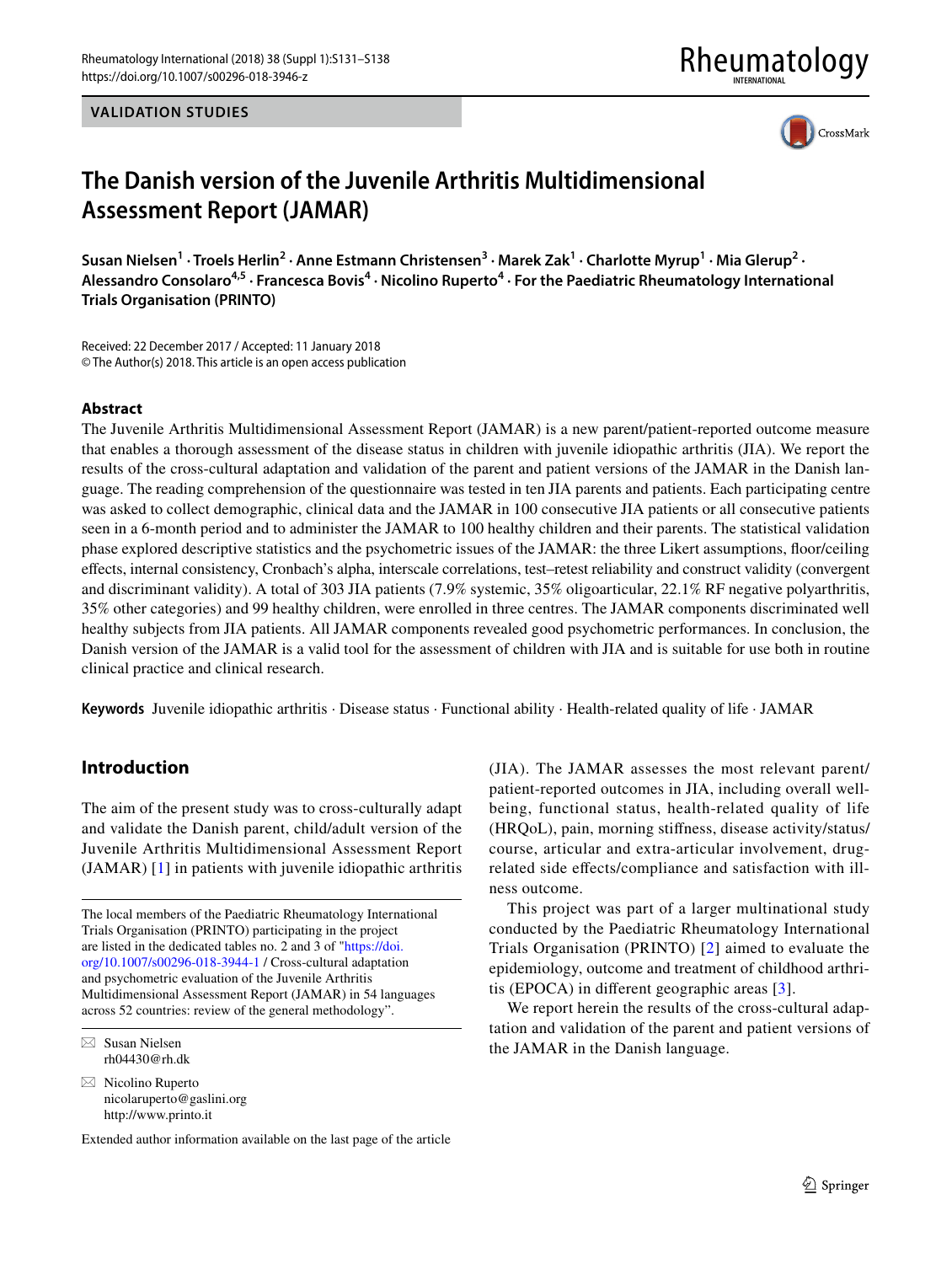# **Materials and methods**

The methodology employed has been described in detail in the introductory paper of the supplement [[4\]](#page-6-3). In brief, it was a cross-sectional study of JIA children, classifed according to the ILAR criteria [[5](#page-6-4), [6\]](#page-6-5) and enrolled from January 2012 to February 2013. Children were recruited after Ethics Committee approval and consent from at least one parent.

# **The JAMAR**

The JAMAR [[1](#page-6-0)] includes the following 15 sections:

- 1. Assessment of physical function (PF) using 15 items in which the ability of the child to perform each task is scored as follows:  $0 =$  without difficulty,  $1 =$  with some difficulty,  $2 =$  with much difficulty,  $3 =$ unable to do and not applicable if it was not possible to answer the question or the patient was unable to perform the task due to their young age or to reasons other than JIA. The total PF score ranges from 0 to 45 and has three components: PF-lower limbs (PF-LL); PF-hand and wrist (PF-HW) and PF-upper segment (PF-US) each scoring from 0 to 15 [\[7](#page-6-6)]. Higher scores indicating higher degree of disability [\[8](#page-6-7)[–10](#page-6-8)];
- 2. Rating of the intensity of the patient's pain on a 21-numbered circle Visual Analogue Scale (VAS) [\[11\]](#page-6-9);
- 3. Assessment of the presence of joint pain or swelling (present/absent for each joint);
- 4. Assessment of morning stifness (present/absent);
- 5. Assessment of extra-articular symptoms (fever and rash) (present/absent);
- 6. Rating of the level of disease activity on a 21-circle VAS;
- 7. Rating of disease status at the time of the visit (categorical scale);
- 8. Rating of disease course from previous visit (categorical scale);
- 9. Checklist of the medications the patient is taking (list of choices);
- 10. Checklist of side efects of medications;
- 11. Report of difficulties with medication administration (list of items);
- 12. Report of school/university/work problems caused by the disease (list of items);
- 13. Assessment of HRQoL, through the physical health (PhH), and psychosocial health (PsH) subscales (5 items each) and a total score. The four-point Likert

response, referring to the prior month, are 'never'  $(score=0)$ , 'sometimes'  $(score=1)$ , 'most of the time'  $(\text{score}=2)$  and 'all the time'  $(\text{score}=3)$ . A 'not assessable' column was included in the parent version of the questionnaire to designate questions that cannot be answered because of developmental immaturity. The total HRQoL score ranges from 0 to 30, with higher scores indicating worse HRQoL. A separate score for PhH and PsH (range  $0-15$ ) can be calculated  $[12-14]$  $[12-14]$  $[12-14]$ ;

- 14. Rating of the patient's overall well-being on a 21-numbered circle VAS;
- 15. A question about satisfaction with the outcome of the illness (Yes/No) [\[15](#page-6-12)].

# **Cross‑cultural adaptation and validation**

The process of cross-cultural adaptation was conducted according to international guidelines with 2–3 forward and backward translations. In those countries for which the translation of JAMAR had been already cross-culturally adapted in a similar language (i.e., Spanish in South American countries), only the probe technique was performed. Reading comprehension and understanding of the translated questionnaires were tested in a probe sample of ten JIA parents and ten patients.

Each participating centre was asked to collect demographic, clinical data and the JAMAR in 100 consecutive JIA patients or all consecutive patients seen in a 6-month period and to administer the JAMAR to 100 healthy children and their parents.

The statistical validation phase explored the descriptive statistics and the psychometric issues [\[16\]](#page-6-13). In particular, we evaluated the following validity components: the frst Likert assumption [mean and standard deviation (SD) equivalence]; the second Likert assumption or equal item–scale correlations (Pearson *r*: all items within a scale should contribute equally to the total score); third Likert assumption (item internal consistency or linearity for which each item of a scale should be linearly related to the total score that is 90% of the items should have Pearson *r*≥0.4); foor/ceiling efects (frequency of items at lower and higher extremes of the scales, respectively); internal consistency, measured by the Cronbach's alpha, interscale correlation (the correlation between two scales should be lower than their reliability coefficients, as measured by Cronbach's alpha); test–retest reliability or intraclass correlation coefficient (reproducibility of the JAMAR repeated after 1 or 2 weeks); and construct validity in its two components: the convergent or external validity which examines the correlation of the JAMAR subscales with the six JIA core set variables, with the addition of the parent assessment of disease activity and pain by the Spearman's correlation coefficients  $(r)$  [[17](#page-6-14)] and the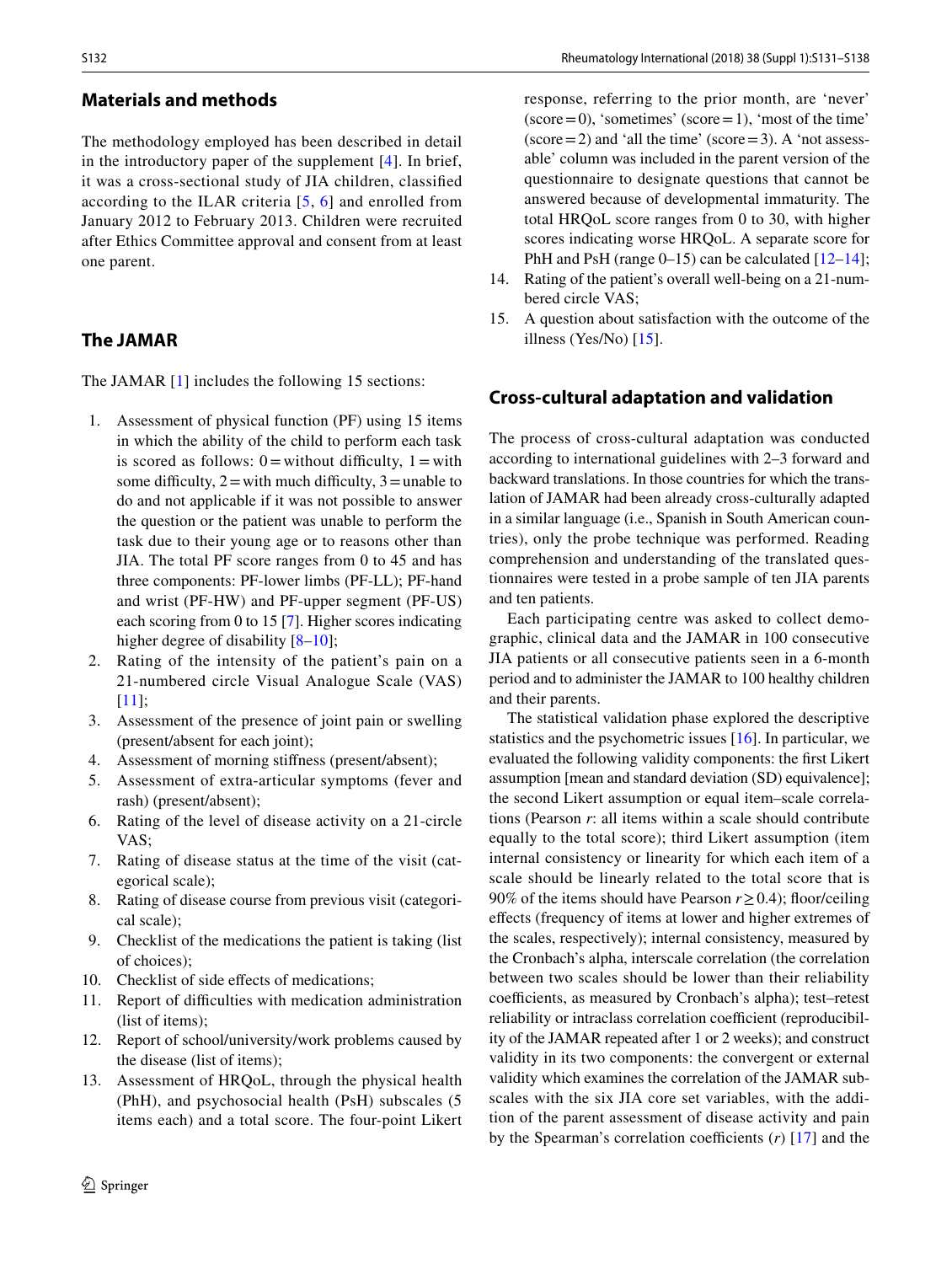discriminant validity, which assesses whether the JAMAR discriminates between the different JIA categories and healthy children [[18](#page-6-15)].

Quantitative data were reported as medians with 1st and 3rd quartiles and categorical data as absolute frequencies and percentages.

The complete Danish parent and patient versions of the JAMAR are available upon request to PRINTO.

# <span id="page-2-0"></span>**Results**

#### **Cross‑cultural adaptation**

The Danish JAMAR was fully cross-culturally adapted from the standard English version with two forward and two backward translations with a concordance for 105/123 translation lines (85.4%) for the parent version and 107/120 lines (89.2%) for the child version.

All 123 lines of the parent version of the JAMAR were understood by at least 80% of the ten parents tested (median =  $100\%$ ; range 80– $100\%$ ). All the 120 lines of the patient version of the JAMAR were understood by at least 80% of the children (median=100%; range 80–100%). The text of the parent JAMAR was unmodifed after the probe technique; even if not required by the methodology, the comments of the two children who did not understand line 107 of the child JAMAR were considered appropriate and the line was modifed accordingly.

# **Demographic and clinical characteristics of the subjects**

A total of 303 JIA patients and 99 healthy children (total of 402 subjects) were enrolled at three paediatric rheumatology centres.

In the 303 JIA subjects, the JIA categories were 7.9% with systemic arthritis, 35% with oligoarthritis, 22.1% with RF-negative polyarthritis, 5.6% with RF-positive polyarthritis, 6.3% with psoriatic arthritis, 12.9% with enthesitisrelated arthritis and 10.2% with undiferentiated arthritis (Table [1\)](#page-3-0).

A total of 343/402 (85.3%) subjects had the parent version of the JAMAR completed by a parent (267 from parents of JIA patients and 76 from parents of healthy children). The JAMAR was completed by 281/343 (81.9%) mothers and 62/343 (18.1%) fathers. The child version of the JAMAR was completed by 357/402 (88.8%) children aged 7.2 or older.

#### **Discriminant validity**

The JAMAR results are presented in Table [1,](#page-3-0) including the scores [median (1st–3rd quartile)] obtained for the PF, the PhH, the PsH subscales and total score of the HRQoL scales. The JAMAR components discriminated well between healthy subjects and JIA patients.

In summary, the JAMAR revealed that JIA patients had a greater level of disability and pain, as well as a lower HRQoL than their healthy peers.

#### **Psychometric issues**

The main psychometric properties of both parent and child versions of the JAMAR are reported in Table [2.](#page-4-0) The following "[Results"](#page-2-0) section refers mainly to the parent's version fndings, unless otherwise specifed.

#### **Descriptive statistics (frst Likert assumption)**

There were no missing results for all JAMAR items, since data were collected through a web-based system that did not allow to skip answers and input of null values. The response pattern for both PF and HRQoL was positively skewed toward normal functional ability and normal HRQoL. All response choices were used for the diferent HRQoL items except for item 8, whereas a reduced number of response choices was used for PF items 2, 9, 11, 12, 13 and 14.

The mean and SD of the items within a scale were roughly equivalent for the PF and for the HRQoL items, except for HRQoL item 1 (data not shown). The median number of items marked as not applicable was  $2\%$  (0–6%) for the PF and 7.5% (1–9%) for the HRQoL.

#### **Floor and ceiling efect**

The median floor effect was  $84.3\%$  (60.7–95.5%) for the PF items, 50.6% (22.1–79.0%) for the HRQoL-PhH items, and 61.8% (49.8–79.4%) for the HRQoL-PsH items. The median ceiling efect was 0.4% (0–1.9%) for the PF items, 4.1% (0.7–10.5%) for the HRQoL-PhH items, and 0.7%  $(0-3.7\%)$  for the HRQoL-PsH items. The median floor effect was 25.1% for the pain VAS, 25.1% for the disease activity VAS and 23.6% for the well-being VAS. The median ceiling efect was 0% for the pain VAS, 0.7% for the disease activity VAS and 0.7% for the well-being VAS.

### **Equal item–scale correlations (second Likert assumption)**

Pearson's items–scale correlations corrected for overlap were roughly equivalent for items within a scale for 87% of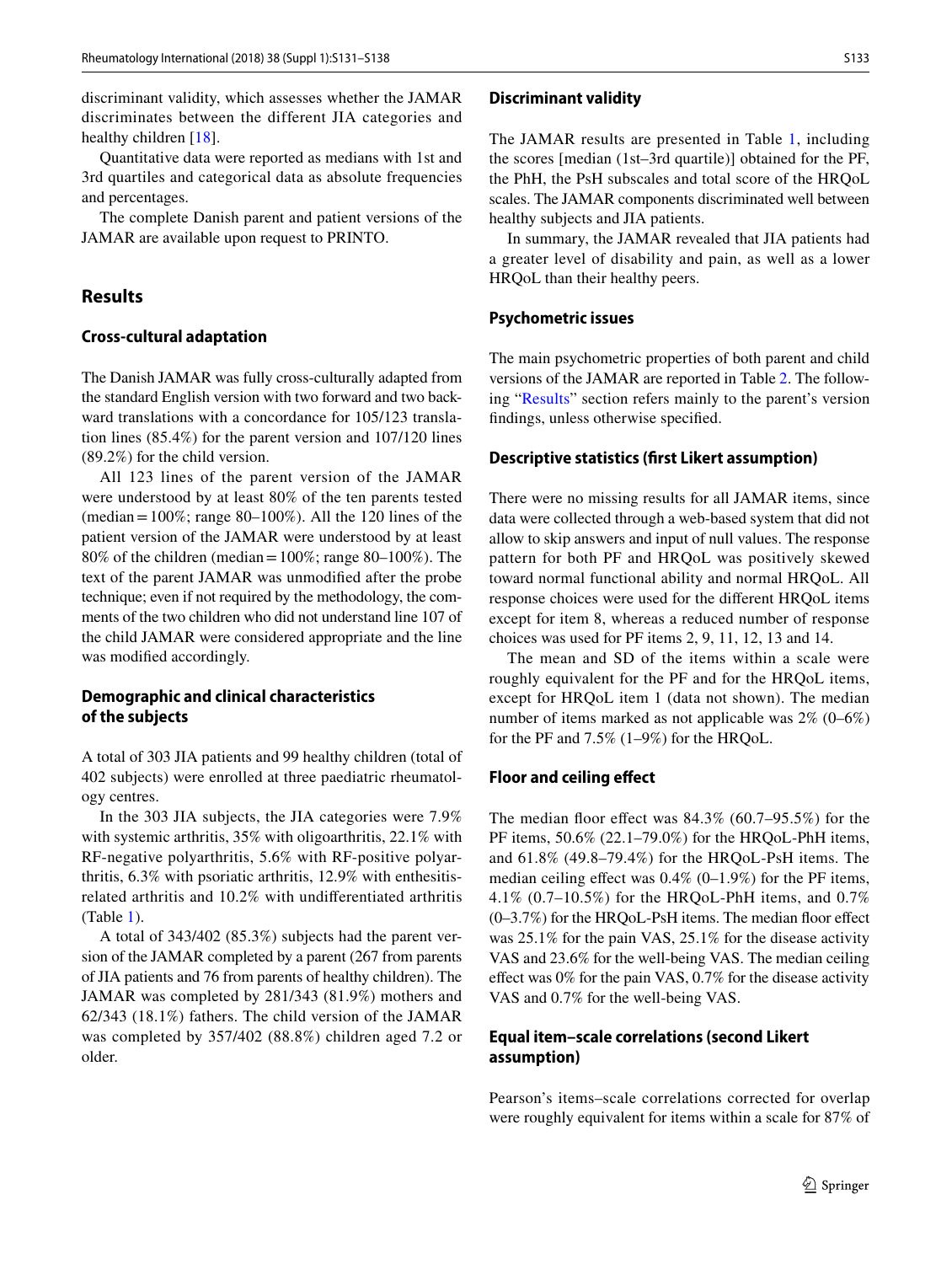<span id="page-3-0"></span>

|  | <b>Table 1</b> Descriptive statistics (medians, 1st–3rd quartiles or absolute frequencies and $\%$ ) for the 303 JIA patients |  |  |  |  |  |  |
|--|-------------------------------------------------------------------------------------------------------------------------------|--|--|--|--|--|--|
|--|-------------------------------------------------------------------------------------------------------------------------------|--|--|--|--|--|--|

|                                      | Systemic               | Oligoarthritis         | $RF$ - polyar-<br>thritis | $RF + polyar-$<br>thritis | Psoriatic<br>arthritis | Enthesitis-<br>related<br>arthritis | Undifferenti-<br>ated arthritis | All JIA<br>patients                  | Healthy               |
|--------------------------------------|------------------------|------------------------|---------------------------|---------------------------|------------------------|-------------------------------------|---------------------------------|--------------------------------------|-----------------------|
|                                      | $N = 24$               | $N = 106$              | $N = 67$                  | $N = 17$                  | $N = 19$               | $N = 39$                            | $N = 31$                        | $N = 303$                            | $N = 99$              |
| Female                               | 11 (45.8%)             | 80 (75.5%)             | 57 (85.1%)                | 17 (100%)                 | 16 (84.2%)             | 21 (53.8%)                          | 20(64.5%)                       | $222(73.3\%)^{\#}$                   | 50 $(50.5\%)^{\#}$    |
| Age at visit                         | $13.8(10.5 -$<br>15.3) | 12.4<br>$(9.5 - 14.8)$ | 12.8<br>$(9.9 - 14.6)$    | $14.2(13.1 -$<br>15.5)    | 16.8<br>$(11.4 - 18)$  | $15.4(14.1-$<br>17.7)               | $11(6.2 - 14.2)$                | $13.2(10.1 -$<br>$15.6$ <sup>#</sup> | $12(9.8-15.1)$        |
| Age at onset                         | $8.5(5.1 -$<br>10.8)   | $4.1(2.2 - 8.7)$       | $4.7(1.9-9.3)$            | 11.4<br>$(10-13.7)$       | 11.6<br>$(8.1 - 13.3)$ | $9.8(7.6-11.5)$ $5(2.5-11.5)$       |                                 | $7.2(2.8 -$<br>$10.9)$ <sup>#</sup>  |                       |
| Disease duration                     | $4(1.4-7)$             | $6.3(3-9.8)$           | $6(2.6-9.5)$              | $2.2(1.9-3.8)$            | $3.7(2.7-5.5)$         | $4.6(3.4 - 7.6)$                    | $3(1.5-4.6)$                    | 4.7 $(2.5-8.4)^{#}$                  |                       |
| <b>ESR</b>                           | $5(3-9)$               | $7(4-13)$              | $7(4-10)$                 | $16(7-18)$                | $8(6-15)$              | $8(5-11)$                           | $6(4-7)$                        | $7(4-12)*$                           |                       |
| <b>MD VAS</b>                        | $0(0-0)$               | $0(0-2)$               | $0(0-1)$                  | $2.5(0-4)$                | $1(0-4)$               | $0.5(0-2)$                          | $0(0-1)$                        | $0(0-2)$ *                           |                       |
| No. of swollen<br>joints             | $0(0-0)$               | $0(0-1)$               | $0(0-1)$                  | $0(0-1)$                  | $0(0-0)$               | $0(0-0)$                            | $0(0-0)$                        | $0(0-0)*$                            |                       |
| No. of joints with<br>pain           | $0(0-0)$               | $0(0-1)$               | $0(0-3)$                  | $1(0-2)$                  | $0(0-2)$               | $1(0-2)$                            | $0(0-0)$                        | $0(0-2)$ *                           |                       |
| No. of joints with<br><b>LOM</b>     | $0(0-0)$               | $0(0-1)$               | $0(0-2)$                  | $1(0-2)$                  | $0(0-1)$               | $0(0-0)$                            | $0(0-0)$                        | $0(0-1)$ **                          |                       |
| No. of active<br>joints              | $0(0-0)$               | $0(0-1)$               | $0(0-1)$                  | $0(0-1)$                  | $0(0-1)$               | $0(0-0)$                            | $0(0-0)$                        | $0(0-1)$ *                           |                       |
| Active systemic<br>features          | 2(8.3%)                | $0(0\%)$               | $0(0\%)$                  | $0(0\%)$                  | $0(0\%)$               | $0(0\%)$                            | $0(0\%)$                        | 2(0.7%)                              |                       |
| <b>ANA</b> status                    | $0(0\%)$               | 25 (23.6%)             | $9(13.4\%)$               | 2(11.8%)                  | $2(10.5\%)$            | $0(0\%)$                            | $0(0\%)$                        | 38 (12.5%)**                         |                       |
| Uveitis                              | $0(0\%)$               | 11 (10.4%)             | 12 (17.9%)                | $0(0\%)$                  | $2(10.5\%)$            | 4/38 (10.5%)                        | $5(16.1\%)$                     | 34/301<br>(11.3%)                    |                       |
| PF total score                       | $0.5(0-6)$             | $1(0-4)$               | $3(0-6)$                  | $2(0-3.5)$                | $4(1-9)$               | $2(0-5)$                            | $0(0-2)$                        | $1(0-5)*$                            | $0(0-0)^{\#}$         |
| Pain VAS                             | $1.5(0-4.5)$           | $2(0-4.5)$             | $3(1-5)$                  | $1.5(0.5-3.5)$            | $3(0.5-5)$             | $1.5(0.5-4)$                        | $1(0-3)$                        | $2(0-4.5)$                           | $0(0-0)^{\#}$         |
| Disease activity<br><b>VAS</b>       | $1.5(0-4.5)$           | $1.5(0-4)$             | $2.5(0.5-4.5)$            | $1.5(0.8-2)$              | $3.5(1.5-5.5)$         | $1(0.5-3.5)$                        | $1(0-3)$                        | $2(0-4)$                             |                       |
| Well-being VAS                       | $1.5(0-3)$             | $1(0-3.5)$             | $2(0.5-4)$                | $1.8(1-4)$                | $2(1.5-3.5)$           | $2(0.5-4)$                          | $1(0-3)$                        | $1.5(0.5-3.5)$                       |                       |
| HRQoL-PhH                            | $3(0-6)$               | $2(1-5)$               | $4(2-6)$                  | $2(1-4.5)$                | $6(4-7)$               | $3(2-5)$                            | $2(1-5)$                        | $3(1-5)$                             | $0(0-0)^{*}$          |
| HRQoL-PsH                            | $2(0-5)$               | $1(0-4)$               | $2(0-4)$                  | $1(0.5-2)$                | $2(2-4)$               | $1(0-4)$                            | $1(0-3)$                        | $2(0-4)$                             | $0(0-0.5)^{\#}$       |
| HRQoL total<br>score                 | $5(0-10)$              | $4(1-9)$               | $6(4-10)$                 | $3.5(2-7)$                | $9(6-11)$              | $6(3-8)$                            | $4(2-8)$                        | $5(2-9)$                             | $0(0-1)^{#}$          |
| Pain/swell in $>1$<br>joint          | $8/22(36.4\%)$         | 44/95<br>$(46.3\%)$    | 35/61<br>(57.4%)          | 9/16(56.3%)               | 8/13(61.5%)            | 17/29 (58.6%) 11 (35.5%)            |                                 | 132/267<br>$(49.4\%)$                | $5/76$ $(6.6\%)^{\#}$ |
| Morning stiff-<br>ness > 15 min      | 6/22(27.3%)            | 30/95<br>(31.6%)       | 22/61<br>$(36.1\%)$       | 4/16(25%)                 | 4/13(30.8%)            | $11/29$ (37.9%) 3 (9.7%)            |                                 | 80/267 (30%)                         | $0(0\%)^{\#}$         |
| Subjective remis-<br>sion            | 12/22<br>$(54.5\%)$    | 54/95<br>$(56.8\%)$    | 43/61<br>(70.5%)          | 11/16<br>$(68.8\%)$       | 11/13<br>$(84.6\%)$    | $18/29(62.1\%)$ 16 (51.6%)          |                                 | 165/267<br>(61.8%)                   |                       |
| In treatment                         | 19/22<br>$(86.4\%)$    | 69/95<br>(72.6%)       | 52/61<br>(85.2%)          | 16/16 (100%)              | 12/13<br>(92.3%)       | 28/29 (96.6%) 24 (77.4%)            |                                 | 220/267<br>$(82.4\%)$                |                       |
| Reporting side<br>effects            | 7/19 (36.8%)           | 32/69<br>$(46.4\%)$    | 28/52<br>(53.8%)          | 11/16<br>$(68.8\%)$       | 9/12(75%)              | $9/28(32.1\%)$                      | 11/24 (45.8%)                   | 107/220<br>(48.6%)                   |                       |
| Taking medica-<br>tion regularly     | 18/19<br>(94.7%)       | 68/69<br>(98.6%)       | 51/52<br>$(98.1\%)$       | 15/16<br>(93.8%)          | 11/12<br>(91.7%)       | 27/28 (96.4%)                       | 23/24 (95.8%)                   | 213/220<br>$(96.8\%)$                |                       |
| With problems<br>attending<br>school | 6/17(35.3%)            | 13/56<br>(23.2%)       | 11/34<br>$(32.4\%)$       | $3/10(30\%)$              | 4/7 (57.1%)            | 7/14 (50%)                          | 1/13(7.7%)                      | 45/151<br>(29.8%)                    | $0(0\%)^{\#}$         |
| Satisfied with dis-<br>ease outcome  | 17/22<br>(77.3%)       | 70/95<br>(73.7%)       | 42/61<br>$(68.9\%)$       | 11/16<br>$(68.8\%)$       | 7/13(53.8%)            | 20/29 (69%)                         | 21 (67.7%)                      | 188/267<br>$(70.4\%)$                |                       |

Data related to the JAMAR refers to the 267 JIA patients and to the 76 healthy subjects for whom the questionnaire has been completed by the parents. *p* values refers to the comparison of the diferent JIA categories or to JIA versus healthy. \**p*<0.05, \*\**p*<0.001 **#** *p*<0.0001

*JAMAR* Juvenile Arthritis Multidimensional Assessment Report, *ESR* erythrocyte sedimentation rate, *MD* medical doctor, *VAS* Visual Analogue Scale (score 0–10; 0=no activity, 10=maximum activity), *LOM* limitation of motion, *ANA* anti-nuclear antibodies, *PF* physical function (total score ranges from 0 to 45), *HRQoL* health-related quality of life (total score ranges from 0 to 30), *PhH* physical health (total score ranges from 0 to 15), *PsH* psychosocial health (total score ranges from 0 to 15)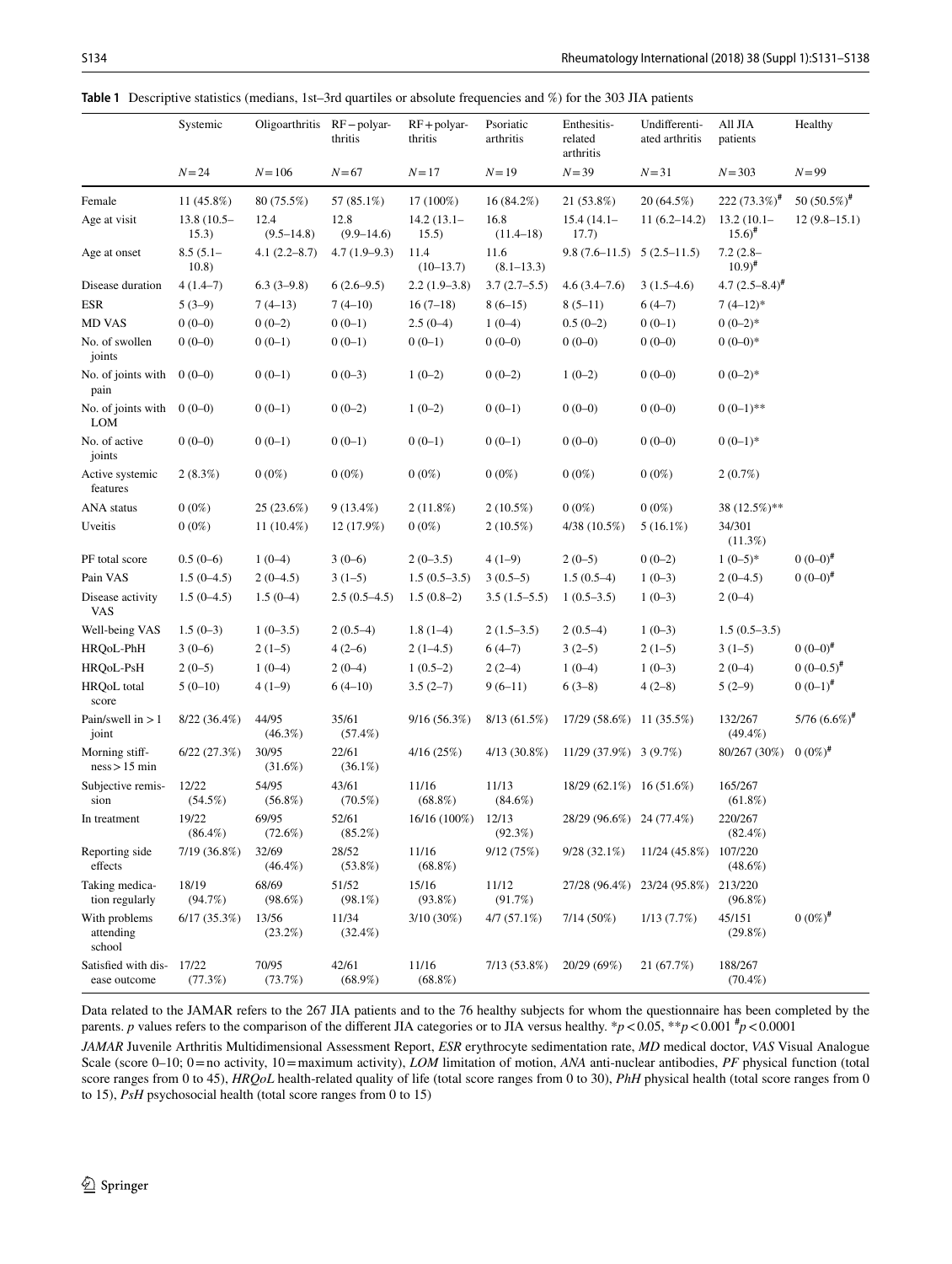<span id="page-4-0"></span>

|  |  | <b>Table 2</b> Main psychometric characteristics between the parent and child version of the JAMAR |  |  |  |  |  |  |
|--|--|----------------------------------------------------------------------------------------------------|--|--|--|--|--|--|
|--|--|----------------------------------------------------------------------------------------------------|--|--|--|--|--|--|

|                                                                   | Parent $N = 267/343$              | Child $N = 76/357$                |
|-------------------------------------------------------------------|-----------------------------------|-----------------------------------|
| Missing values (1st-3rd quartiles)                                | No missing values                 | No missing values                 |
| Response pattern                                                  | PF and HRQoL positively skewed    | PF and HRQoL positively skewed    |
| Floor effect, median                                              |                                   |                                   |
| PF                                                                | 84.3%                             | 87.2%                             |
| HRQoL-PhH                                                         | 50.6%                             | 58.9%                             |
| HRQoL-PsH                                                         | 61.8%                             | 60.1%                             |
| Pain VAS                                                          | 25.1%                             | 21.7%                             |
| Disease activity VAS                                              | 25.1%                             | 26.7%                             |
| Well-being VAS                                                    | 23.6%                             | 29.4%                             |
| Ceiling effect, median                                            |                                   |                                   |
| PF                                                                | 0.4%                              | $0.0\%$                           |
| HRQoL PhH                                                         | 4.1%                              | 3.1%                              |
| <b>HRQoL PsH</b>                                                  | 0.7%                              | 1.6%                              |
| Pain VAS                                                          | $0.0\%$                           | $0.4\%$                           |
| Disease activity VAS                                              | $0.7\%$                           | $0.8\%$                           |
| Well-being VAS                                                    | 0.7%                              | 1.5%                              |
| Items with equivalent item-scale correlation                      | 87% for PF, 90% for HRQoL         | 93% for PF, 80% for HRQoL         |
| Items with item-scale correlation $\geq 0.4$                      | 87% for PF, 100% for HRQoL        | 87% for PF, 90% for HRQoL         |
| Cronbach's alpha                                                  |                                   |                                   |
| PF-LL                                                             | 0.82                              | 0.79                              |
| PF-HW                                                             | 0.87                              | 0.75                              |
| PF-US                                                             | 0.72                              | 0.74                              |
| HRQoL-PhH                                                         | 0.84                              | 0.83                              |
| HRQoL-PsH                                                         | 0.79                              | 0.78                              |
| Items with item-scale correlation lower than the Cronbach's alpha | $100\%$ for PF, $100\%$ for HRQoL | $100\%$ for PF, $100\%$ for HRQoL |
| Test-retest intraclass correlation                                |                                   |                                   |
| PF total score                                                    | 0.92                              | 0.92                              |
| HRQoL-PhH                                                         | 0.59                              | 0.85                              |
| HRQoL-PsH                                                         | 0.81                              | 0.63                              |
| Spearman's correlation with JIA core set variables, median        |                                   |                                   |
| PF                                                                | 0.3                               | 0.4                               |
| HRQoL-PhH                                                         | 0.3                               | 0.4                               |
| HRQoL-PsH                                                         | 0.2                               | 0.3                               |
| Pain VAS                                                          | 0.3                               | 0.3                               |
| Disease activity VAS                                              | 0.3                               | 0.2                               |
| Well-being VAS                                                    | 0.3                               | 0.3                               |

*JAMAR* Juvenile Arthritis Multidimensional Assessment Report, *JIA* juvenile idiopathic arthritis, *VAS* Visual Analogue Scale, *PF* physical function, *HRQoL* health-related quality of life, *PhH* physical health, *PsH* psychosocial health, *PF-LL* PF-lower limbs, *PF-HW* PF-hand and wrist, *PF-US* PF-upper segment

the PF items, with the exception of PF items 11 and 15, and for 90% of the HRQoL items, with the exception of item 1.

#### **Item internal consistency (third Likert assumption)**

Pearson's item–scale correlations were  $\geq 0.4$  for 87% of items of the PF (except for PF items 11 and 15) and 100% of items of the HRQoL.

### **Cronbach's alpha internal consistency**

Cronbach's alpha was 0.82 for PF-LL, 0.87 for PF-HW, 0.72 for PF-US. Cronbach's alpha was 0.84 for HRQoL-PhH and 0.79 for HRQoL-PsH.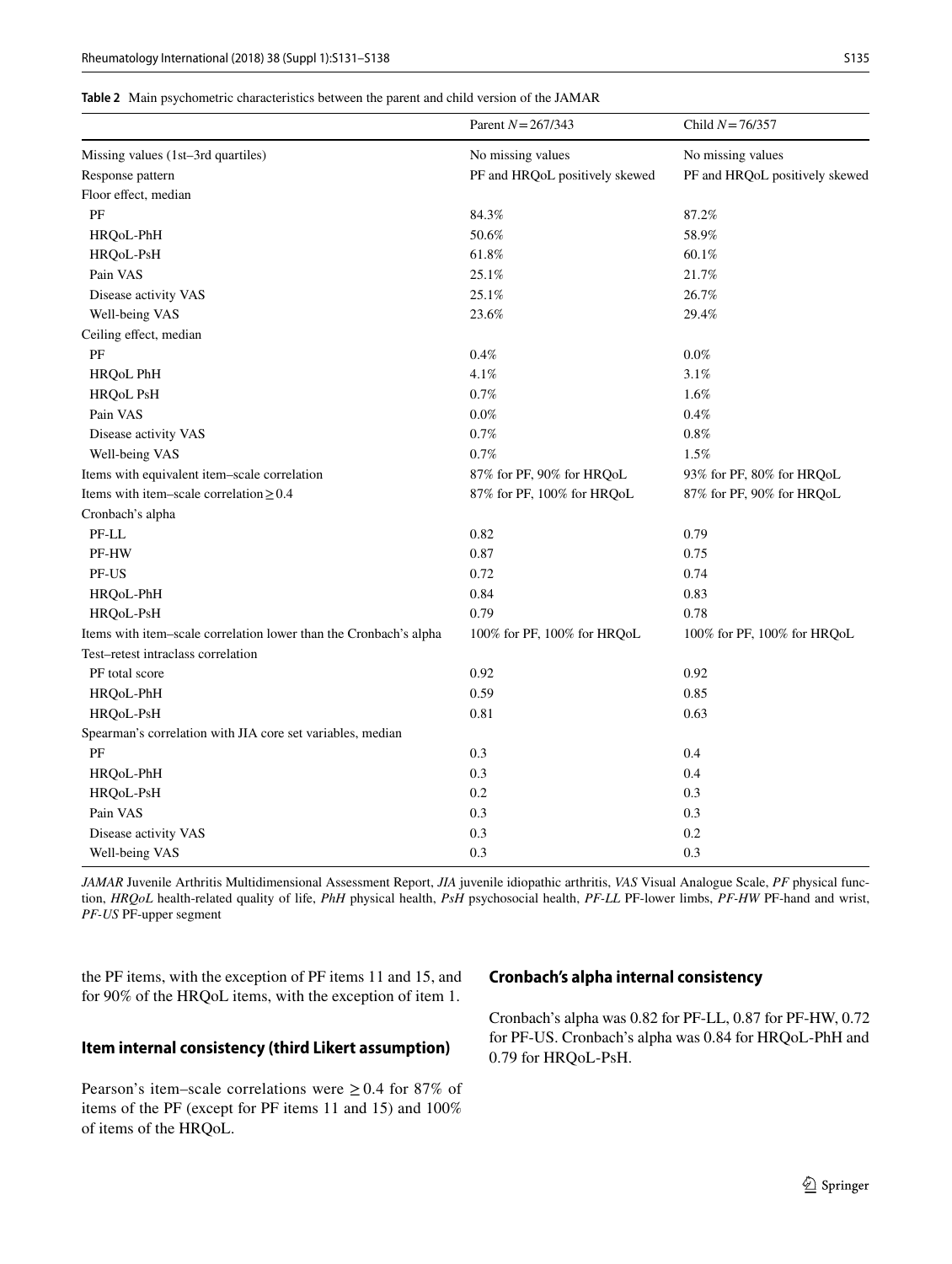### **Interscale correlation**

The Pearson's correlation of each item of the PF and the HRQoL with all items included in the remaining scales of the questionnaires was lower than the Cronbach's alpha.

# **Test–retest reliability**

Reliability was assessed in 19 JIA patients, by re-administering both versions (parent and child) of the JAMAR after a median of 7 days (1–18 days). The intraclass correlation coefficients (ICC) for the PF total score showed an almost perfect reproducibility  $(ICC=0.92)$ . The ICC for the HRQoL-PhH showed a moderate reproducibility  $(ICC=0.59)$ , while the ICC for the HRQoL-PsH showed an almost perfect reproducibility  $(ICC=0.81)$ .

### **Convergent validity**

The Spearman's correlation of the PF total score with the JIA core set of outcome variables ranged from 0.1 to 0.6 (median  $= 0.3$ ). The PF total score best correlation was observed with the parent assessment of pain  $(r=0.6,$ *p*<0.001). The correlation of the PF total score with the ESR was not significant  $(p=0.35)$ . For the HRQoL, the median correlation of the PhH with the JIA core set of outcome variables ranged from  $-0.04$  to 0.8 (median = 0.3), whereas for the PsH ranged from  $-0.1$  to 0.6 (median = 0.2). The PhH showed the best correlation with the parent's assessment of pain  $(r=0.8, p<0.001)$  and the PsH with the parent global assessment of well-being  $(r=0.6, p<0.001)$ . The median correlations between the pain VAS, the well-being VAS, and the disease activity VAS and the physician-centred and laboratory measures were 0.3 (0.1–0.5), 0.3 (0.1–0.4), and 0.3 (0.1–0.5), respectively.

# **Discussion**

In this study, the Danish version of the JAMAR was crossculturally adapted from the original standard English version with two forward and two backward translations. According to the results of the validation analysis, the Danish parent and patient versions of the JAMAR possess satisfactory psychometric properties. The diseasespecifc components of the questionnaire discriminated well between patients with JIA and healthy controls. The PF total score proved to discriminate between the diferent JIA subtypes with children with psoriatic arthritis having a higher degree of disability.

Psychometric performances were good for all domains of the JAMAR with few exceptions: two PF items (stretch arms and bite a sandwich or an apple) showed a lower item's internal consistency. However, the overall internal consistency was excellent for all the domains.

In the external validity evaluation, the Spearman's correlations of the PF and HRQoL scores with JIA core set parameters were modest.

The results obtained for the parent version of the JAMAR are very similar to those obtained for the child version, which suggests that children are equally reliable proxyreporters of their disease and health status as their parents. The JAMAR is aimed to evaluate the side efects of medications and school attendance, which are other dimensions of daily life that were not previously considered by other HRQoL tools. This may provide useful information for intervention and follow-up in health care.

In conclusion, the Danish version of the JAMAR was found to have satisfactory psychometric properties and it is, thus, a reliable and valid tool for the multidimensional assessment of children with JIA.

**Acknowledgements** We thank all families who participated in the project, the team that prepared and reviewed the forward and backward translations, and all members of PRINTO in Denmark. We thank the staff of the PRINTO International Coordinating Centre in Genoa (Italy) and in particular Marco Garrone for the overall coordination of the translation process, Silvia Scala and Elisa Patrone for data collection and quality assurance, Luca Villa, Giuseppe Silvestri and Mariangela Rinaldi for the database development and management and the remaining PRINTO team for data entry. The principal investigator of the study was Prof. Angelo Ravelli, MD. The scientifc coordinator and study methodologist was Nicolino Ruperto, MD, MPH. The project coordinators were Alessandro Consolaro, MD, PhD, Francesca Bovis, BsA. We also thank Prof. Alberto Martini, PRINTO Chairman. Funding was provided by the Istituto G. Gaslini, Genoa (Italy). Permission for use of JAMAR and its translations must be obtained in writing from PRINTO, Genoa, Italy. All JAMAR-related inquiries should be directed to at printo@gaslini.org. Permission for use of CHAQ- and CHQ-derived material is granted through the scientifc cooperation of the copyright holder ICORE of Woodside CA and HealthActCHQ Inc. of Boston, Massachusetts USA. All CHQ-related inquiries should be directed to licensing@healthactchq.com. All CHAQ-related inquiries should be directed to gsingh@stanford.edu.

**Funding** This study was funded and coordinated by Istituto Giannina Gaslini, Genoa, Italy.

#### **Compliance with Ethical Standards**

**Conflict of interest** Dr. Zak, Dr. Myrup, Dr. Christensen, Dr. Nielsen, Dr. Herlin and Dr. Glerup report funding support from Istituto Giannina Gaslini, Genoa, Italy, for the translation phase and data collection performed at their sites within the EPOCA project. Dr. Ruperto has received Grants from BMS, Hofman-La Roche, Janssen, Novartis, Pfzer, Sobi, during the conduct of the study and personal fees and speaker honorarium from Abbvie, Ablynx, Amgen, AstraZeneca, Baxalta Biosimilars, Biogen Idec, Boehringer, Bristol Myers Squibb, Celgene, Eli-Lilly, EMD Serono, Gilead Sciences, Janssen, Medimmune,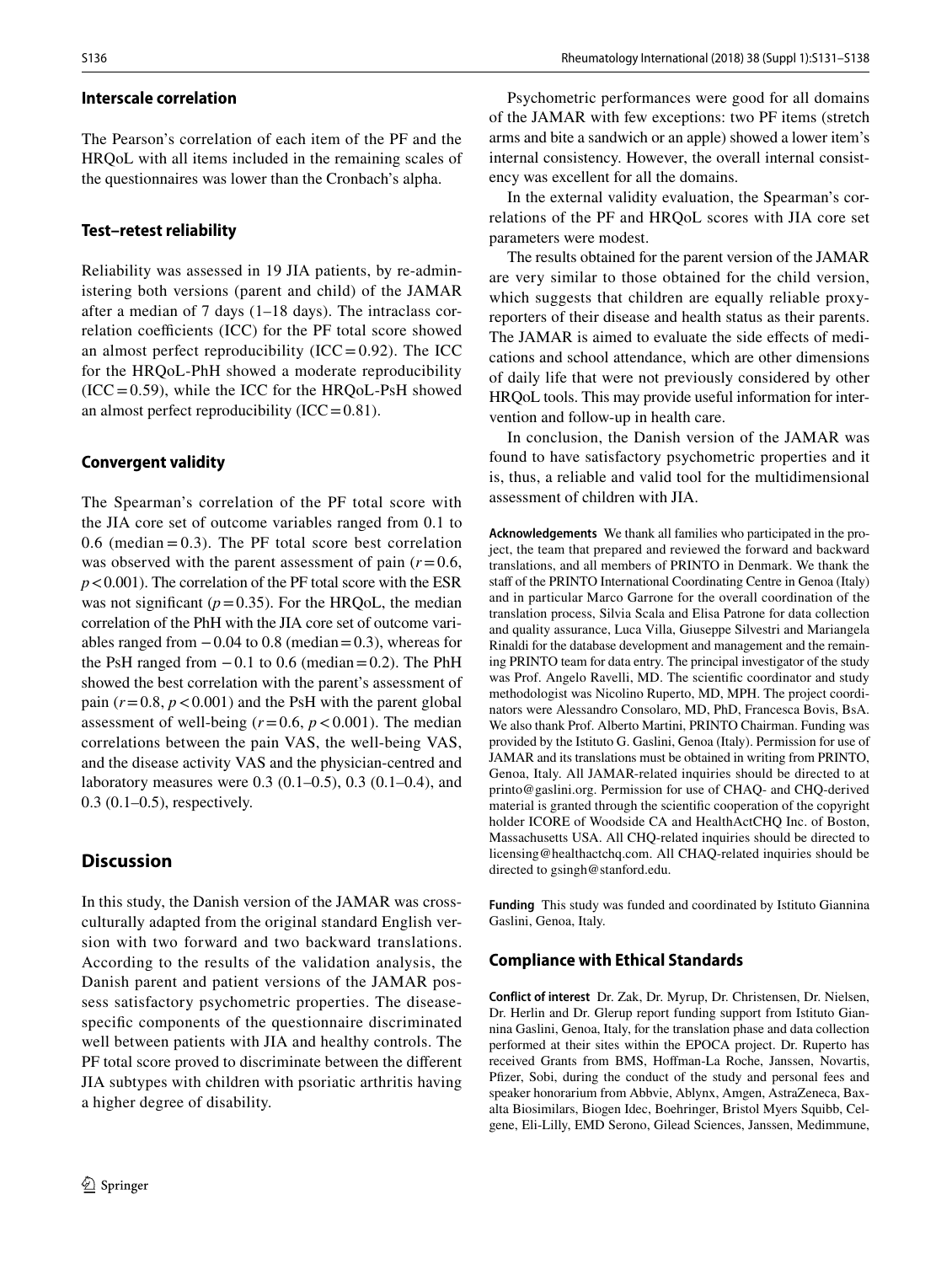Novartis, Pfizer, Rpharm, Roche, Sanofi, Servier and Takeda. Dr. Consolaro and Dr. Bovis have nothing to disclose.

**Ethical approval** All procedures performed in studies involving human participants were in accordance with the ethical standards of the institutional and/or national research committee and with the 1964 Helsinki Declaration and its later amendments or comparable ethical standards.

**Informed consent** Informed consent was obtained from all individual participants included in the study as per the requirement of the local ethical committee.

**Open Access** This article is distributed under the terms of the Creative Commons Attribution 4.0 International License [\(http://creativeco](http://creativecommons.org/licenses/by/4.0/) [mmons.org/licenses/by/4.0/](http://creativecommons.org/licenses/by/4.0/)), which permits unrestricted use, distribution, and reproduction in any medium, provided you give appropriate credit to the original author(s) and the source, provide a link to the Creative Commons license, and indicate if changes were made.

# **References**

- <span id="page-6-0"></span>1. Filocamo G, Consolaro A, Schiappapietra B, Dalpra S, Lattanzi B, Magni-Manzoni S et al (2011) A new approach to clinical care of juvenile idiopathic arthritis: the Juvenile Arthritis Multidimensional Assessment Report. J Rheumatol 38(5):938–953
- <span id="page-6-1"></span>2. Ruperto N, Martini A (2011) Networking in paediatrics: the example of the Paediatric Rheumatology International Trials Organisation (PRINTO). Arch Dis Child 96(6):596–601
- <span id="page-6-2"></span>3. Consolaro A, Ruperto N, Filocamo G, Lanni S, Bracciolini G, Garrone M et al (2012) Seeking insights into the epidemiology, treatment and outcome of childhood arthritis through a multinational collaborative efort: Introduction of the EPOCA study. Pediatr Rheumatol Online J 10(1):39
- <span id="page-6-3"></span>4. Bovis F, Consolaro A, Pistorio A, Garrone M, Scala S, Patrone E et al (2018) Cross-cultural adaptation and psychometric evaluation of the Juvenile Arthritis Multidimensional Assessment Report (JAMAR) in 54 languages across 52 countries: review of the general methodology. Rheumatol Int. [https://doi.org/10.1007/](https://doi.org/10.1007/s00296-018-3944-1) [s00296-018-3944-1](https://doi.org/10.1007/s00296-018-3944-1) **(in this issue)**
- <span id="page-6-4"></span>5. Petty RE, Southwood TR, Baum J, Bhettay E, Glass DN, Manners P et al (1998) Revision of the proposed classifcation criteria for juvenile idiopathic arthritis: Durban, 1997. J Rheumatol 25(10):1991–1994
- <span id="page-6-5"></span>6. Petty RE, Southwood TR, Manners P, Baum J, Glass DN, Goldenberg J et al (2004) International League of Associations for

Rheumatology classifcation of juvenile idiopathic arthritis: second revision, Edmonton, 2001. J Rheumatol 31(2):390–392

- <span id="page-6-6"></span>7. Filocamo G, Sztajnbok F, Cespedes-Cruz A, Magni-Manzoni S, Pistorio A, Viola S et al (2007) Development and validation of a new short and simple measure of physical function for juvenile idiopathic arthritis. Arthritis Rheum 57(6):913–920
- <span id="page-6-7"></span>8. Lovell DJ, Howe S, Shear E, Hartner S, McGirr G, Schulte M et al (1989) Development of a disability measurement tool for juvenile rheumatoid arthritis. The Juvenile Arthritis Functional Assessment Scale. Arthritis Rheum 32:1390–1395
- 9. Howe S, Levinson J, Shear E, Hartner S, McGirr G, Schulte M et al (1991) Development of a disability measurement tool for juvenile rheumatoid arthritis. The Juvenile Arthritis Functional Assessment Report for children and their parents. Arthritis Rheum 34:873–880
- <span id="page-6-8"></span>10. Singh G, Athreya BH, Fries JF, Goldsmith DP (1994) Measurement of health status in children with juvenile rheumatoid arthritis. Arthritis Rheum 37:1761–1769
- <span id="page-6-9"></span>11. Filocamo G, Davi S, Pistorio A, Bertamino M, Ruperto N, Lattanzi B et al (2010) Evaluation of 21-numbered circle and 10-cm horizontal line visual analog scales for physician and parent subjective ratings in juvenile idiopathic arthritis. J Rheumatol 37(7):1534–1541
- <span id="page-6-10"></span>12. Dufy CM, Arsenault L, Dufy KN, Paquin JD, Strawczynski H (1997) The Juvenile Arthritis Quality of Life Questionnaire-development of a new responsive index for juvenile rheumatoid arthritis and juvenile spondyloarthritides. J Rheumatol 24(4):738–746
- 13. Varni JW, Seid M, Knight TS, Burwinkle T, Brown J, Szer IS (2002) The PedsQL(TM) in pediatric rheumatology—reliability, validity, and responsiveness of the Pediatric Quality of Life Inventory(TM) generic core scales and rheumatology module. Arthritis Rheum 46(3):714–725
- <span id="page-6-11"></span>14. Landgraf JM, Abetz L, Ware JE (1996) The CHQ user's manual, First edn. The Health Institute, New England Medical Center, Boston
- <span id="page-6-12"></span>15. Filocamo G, Consolaro A, Schiappapietra B, Ruperto N, Pistorio A, Solari N et al (2012) Parent and child acceptable symptom state in juvenile idiopathic arthritis. J Rheumatol 39(4):856–863
- <span id="page-6-13"></span>16. Nunnally JC (1978) Psychometric theory, 2nd edn. McGraw-Hill, New York
- <span id="page-6-14"></span>17. Giannini EH, Ruperto N, Ravelli A, Lovell DJ, Felson DT, Martini A (1997) Preliminary defnition of improvement in juvenile arthritis. Arthritis Rheum 40(7):1202–1209
- <span id="page-6-15"></span>18. Ware JE Jr, Harris WJ, Gandek B, Rogers BW, Reese PR (1997) MAP-R for windows: multitrait/multi-item analysis program revised user's guide. Version 1.0 ed. Health Assessment Lab, Boston

# **Afliations**

Susan Nielsen<sup>1</sup> · Troels Herlin<sup>2</sup> · Anne Estmann Christensen<sup>3</sup> · Marek Zak<sup>1</sup> · Charlotte Myrup<sup>1</sup> · Mia Glerup<sup>2</sup> · Alessandro Consolaro<sup>4,5</sup> · Francesca Bovis<sup>4</sup> · Nicolino Ruperto<sup>4</sup> · For the Paediatric Rheumatology International **Trials Organisation (PRINTO)**

Troels Herlin troeherl@rm.dk

Anne Estmann Christensen anne.estmann@rsyd.dk

Marek Zak marek.stanislaw.zak@regionh.dk Charlotte Myrup charlotte.myrup@rh.regionh.dk

Mia Glerup miagleru@rm.dk

Alessandro Consolaro alessandroconsolaro@gaslini.org